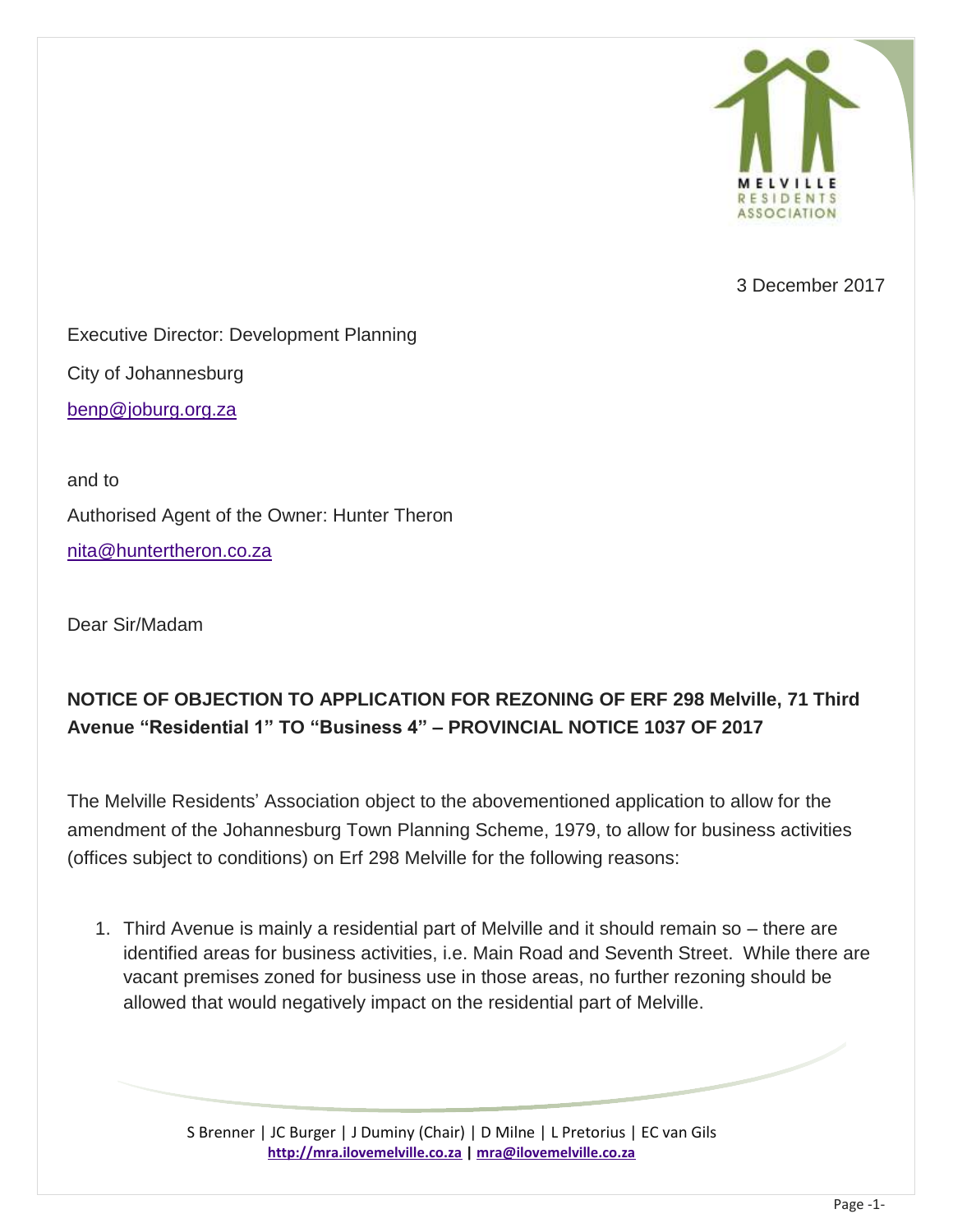

- 2. The Village character of Melville will be destroyed should more businesses encroach on the residential areas of the neighbourhood.
- 3. It does not make sense to amend the town planning scheme by rezoning current residential erven to allow business activities (whether offices, restaurants or even canteens which could be options under a Business 4 zoning) while a densification strategy is envisaged and encouraged by the City.
- 4. The property is adjacent to and surrounded by mainly residential dwellings and the livelihood to the neighbours could be compromised by business activities. Other facilities in close proximity includes a primary school and a church which belongs in any residential area.
- 5. Reference to 27 Boxes, which is located one erf away to the east, as a "mall" is misleading – this is a specific venture which is under pressure to maintain its character as a special space in the community which includes an open space (it was developed on a municipal park) to create a space for the local community to show case their art, crafts, etc. It is not a "mall" in the generally accepted meaning of the word.
- 6. It seems as if the property is currently used in contravention of the residential zoning with Erf 370 which is also the subject of a similar rezoning application. With this history of contravention, it is not certain that the owners would in case the rezoning is allowed, abide by the suggested use of the space as offices while other uses could be applied for without advertising or soliciting comment from neighbours or the community. Thus the statement that the proposed land use will be a further extension of the economic activities , is not true as this is already taking place.

S Brenner | JC Burger | J Duminy (Chair) | D Milne | L Pretorius | EC van Gils **[http://mra.ilovemelville.co.za](http://mra.ilovemelville.co.za/) [| mra@ilovemelville.co.za](mailto:mra@ilovemelville.co.za)**